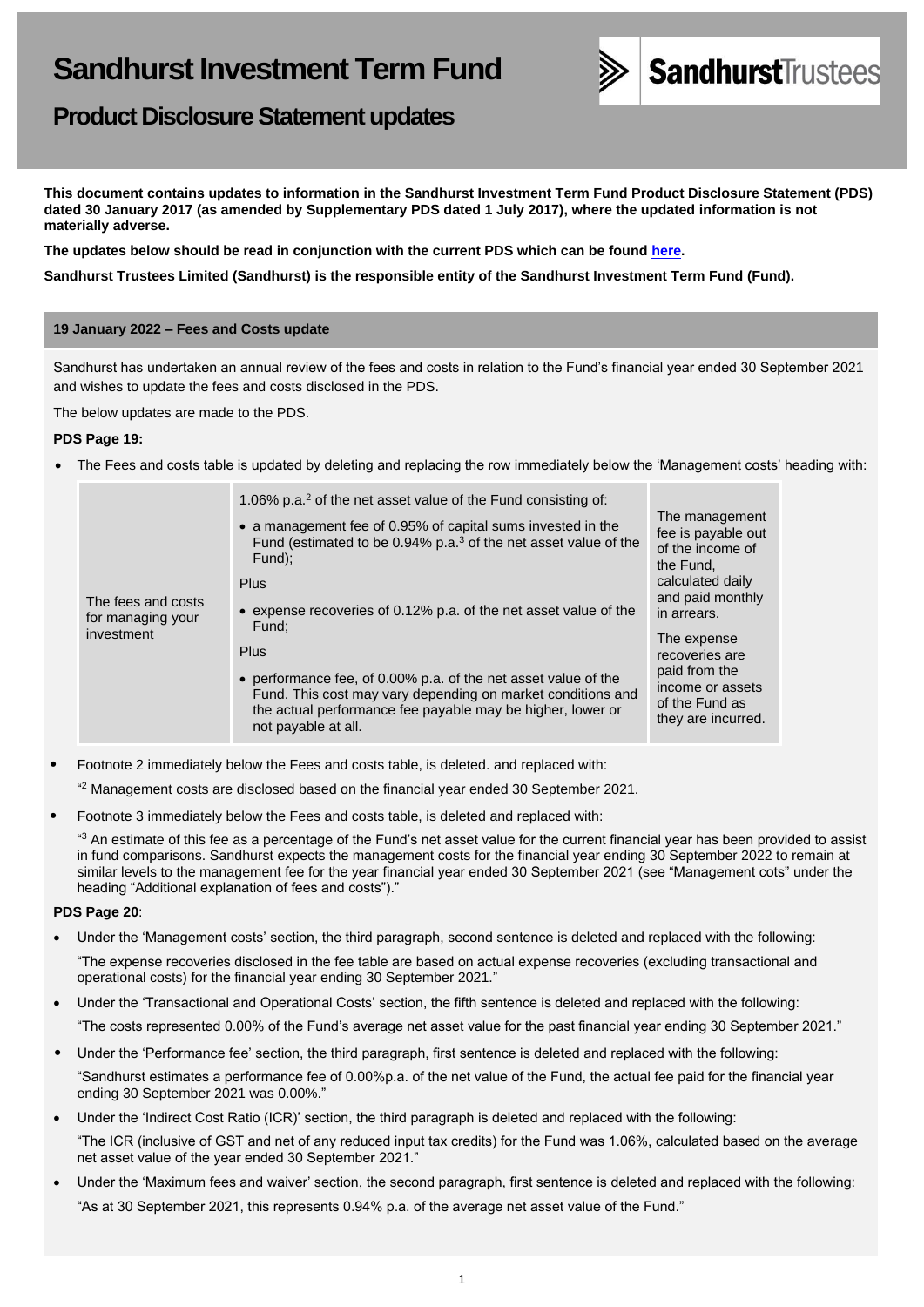

**Product Disclosure Statement updates**

# **PDS Page 21:**

• The 'Example of annual fees and costs' table is updated by deleting and replacing the last two rows with:

| <b>PLUS</b><br><b>Management Costs</b> | 1.06% p.a. $x$<br>\$50,000<br>$= $530$ | And, for every \$50,000 you have in the Sandhurst<br>Investment Term Fund, you will be charged \$530 each<br>year.                                           |
|----------------------------------------|----------------------------------------|--------------------------------------------------------------------------------------------------------------------------------------------------------------|
| <b>EQUALS</b><br>Cost of Fund          |                                        | If you had an investment of \$50,000 at the beginning of the<br>year and you put in an additional \$5,000 during that year,<br>you would be charged fees of: |
|                                        |                                        | $$530*$                                                                                                                                                      |
|                                        |                                        | What it costs you will depend on the fee you<br>negotiate.                                                                                                   |

### **5 October 2021 – Complaints update**

Sandhurst has revised its complaints handling process in accordance with standards and requirements for dispute resolution procedures that come into effect on 5 October 2021.

The below updates are made to the PDS.

### **PDS Page 25:**

• Under the '11. Additional Information' heading, the Complaints section is deleted and replaced with the following:

### "**Resolving Complaints**

We consider internal dispute resolution to be an important and necessary first step in the complaint handling process as it gives us an opportunity to hear when we do not meet our customer's expectations and address them genuinely, efficiently and effectively.

You can raise your complaint with us by:

- contacting us on 1800 634 969 (Monday to Friday 8.30 am to 5.00 pm, Melbourne time)
- emailing us at [managedfunds@sandhursttrustees.com.au](mailto:managedfunds@sandhursttrustees.com.au)
- writing to us at: Sandhurst Trustees Limited Funds Administration GPO BOX 4314 Melbourne VIC 3001

If you are not satisfied with the response provided you can refer your complaint directly to the appropriate external dispute resolution scheme.

We are a member of the Australian Financial Complaints Authority (AFCA). You can contact AFCA at: GPO Box 3 Melbourne Vic 3001 Telephone: 1800 931 678 Email: [info@afca.org.au](mailto:info@afca.org.au) Web: [www.afca.org.au](https://www.afca.org.au/)

Time limits may apply to complain to AFCA and so you should act promptly or otherwise consult the AFCA website to find out if, or when the time limit relevant to your circumstances expire."

#### **30 September 2021 - Report on performance against ASIC Benchmarks and Disclosure Principles**

A Benchmarks and Disclosure Principles Report ('Report') has been produced for the Sandhurst Investment Term Fund (referred to as the 'Fund').

**[Sandhurst Investment Term Fund Benchmarks and Disclosure Principles Report](https://www.bendigobank.com.au/globalassets/documents/sandhursttrustees/fundupdates/sandhurst-investment-term-fund-benchmark-report---31-March-2021.pdf)** 

The Report, as at 31 March 2021, updates the ASIC Benchmarks and Disclosure Principles section of the Fund's Product Disclosure Statement dated 30 January 2017 as amended by its Supplementary Product Disclosure Statement dated 1 July 2017 and earlier sections of this document. The updated information relates to the Fund's performance against the ASIC Benchmarks and Disclosure Principles.

The Report should be read together with the applicable product disclosure statement which can be found at [bendigobank.com.au/managedfundsforms.](https://www.bendigobank.com.au/managedfundsforms)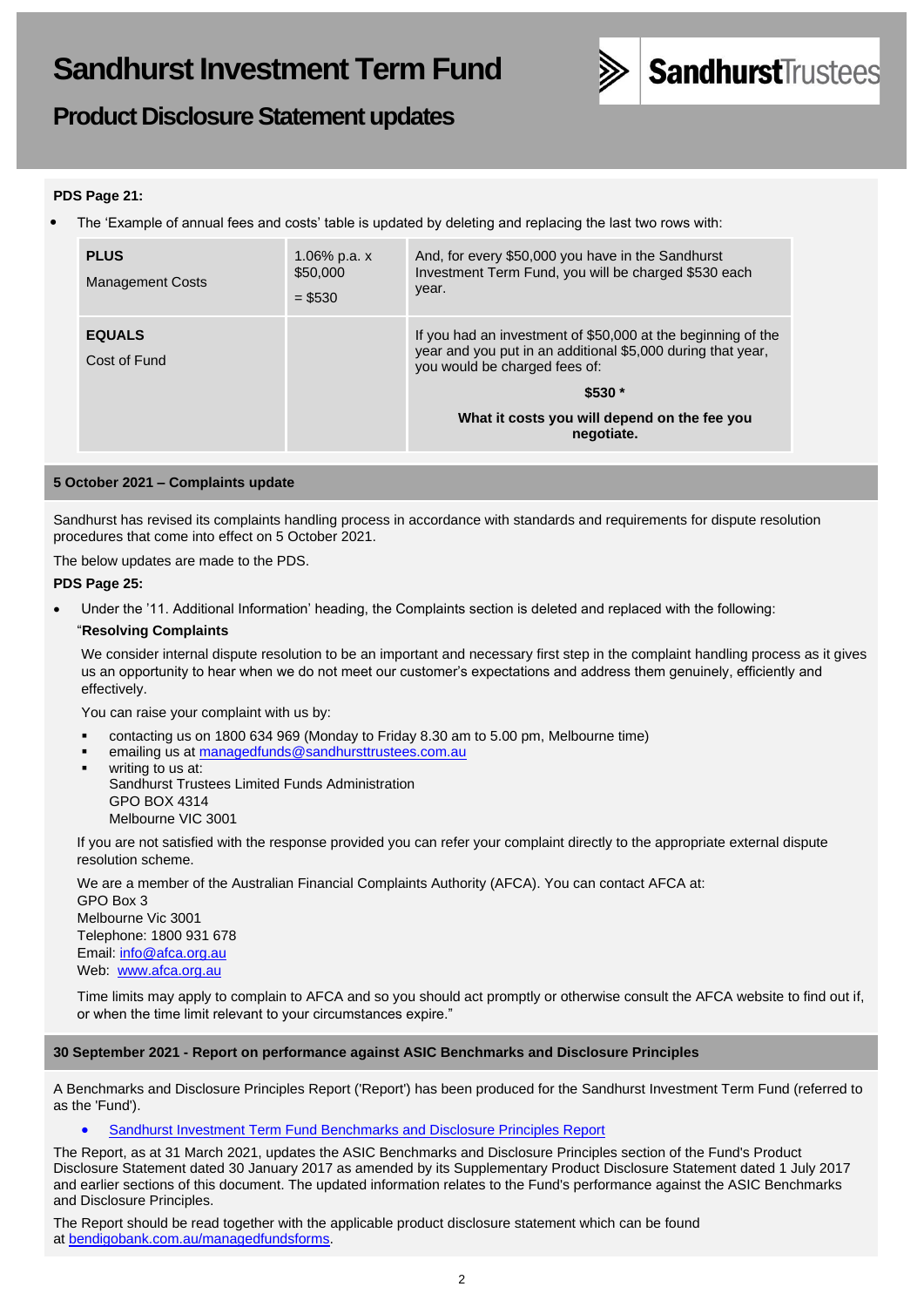# **Product Disclosure Statement updates**

# **30 June 2021 - Fees and costs update**

Sandhurst has undertaken an annual review of the fees and costs in relation to the Fund's financial year ended 30 September 2020 and wishes to update the fees and costs disclosed in the PDS. (For the avoidance of doubt, all references in this section to "PDS" mean the Product Disclosure Statement for the Fund dated 30 January 2017 (as amended by Supplementary PDS dated 1 July 2017), as updated by the earlier sections in this document.)

**SandhurstTrustees** 

In addition, on 1 January 2021, to comply with legislation, Sandhurst ceased paying grandfathered conflicted remuneration to advisers.

The below updates are made to the PDS.

# **PDS Page 19:**

• The Fees and costs table is updated by deleting and replacing the row immediately below the 'Management costs' heading with:

| The fees and costs<br>for managing your<br>investment | 0.739% p.a. <sup>2</sup> of the net asset value of the Fund consisting of:<br>a management fee of 0.608% of capital sums invested in<br>the Fund (estimated to be $0.603\%$ p.a. <sup>3</sup> of the net asset<br>value of the Fund);<br>Plus<br>expense recoveries of 0.136% p.a. of the net asset<br>value of the Fund:<br><b>Plus</b><br>performance fee, of 0.000% p.a. of the net asset value<br>$\bullet$<br>of the Fund. This cost may vary depending on market<br>conditions and the actual performance fee payable may<br>be higher, lower or not payable at all. | The management fee is payable out<br>of the income of the Fund, calculated<br>daily and paid monthly in arrears.<br>The expense recoveries are paid from<br>the income or assets of the Fund as<br>they are incurred. |
|-------------------------------------------------------|----------------------------------------------------------------------------------------------------------------------------------------------------------------------------------------------------------------------------------------------------------------------------------------------------------------------------------------------------------------------------------------------------------------------------------------------------------------------------------------------------------------------------------------------------------------------------|-----------------------------------------------------------------------------------------------------------------------------------------------------------------------------------------------------------------------|
|-------------------------------------------------------|----------------------------------------------------------------------------------------------------------------------------------------------------------------------------------------------------------------------------------------------------------------------------------------------------------------------------------------------------------------------------------------------------------------------------------------------------------------------------------------------------------------------------------------------------------------------------|-----------------------------------------------------------------------------------------------------------------------------------------------------------------------------------------------------------------------|

• Footnote 2 immediately below the Fees and costs table, is deleted and replaced with:

" <sup>2</sup> Management costs are disclosed based on the financial year ended 30 September 2020. An estimate of management costs as a percentage of the Fund's net asset value for the current financial year is 1.153% and has been provided to assist in fund comparisons."

• Footnote 3 immediately below the Fees and costs table is deleted and replaced with:

<sup>43</sup> The management fee is disclosed based on the financial year ended 30 September 2020. Management fees are calculated daily at 1.025%p.a. of the capital sums invested which is the maximum management fee permitted under the Fund's constitution. However the Fund's constitution also gives Sandhurst the right to accept lower fees and during financial year ended 30 September 2020 a lower management fee was accepted. Sandhurst aims to receive the maximum management fee for the financial year ending 30 September 2021. An estimate of this fee as a percentage of the Fund's net asset value for the current financial year is 1.017% and has been provided to assist in fund comparisons."

#### **PDS Page 20:**

• Under the 'Management costs' section, the third paragraph, second, third and fourth sentences are deleted and replaced with the following:

"The expense recoveries disclosed in the fee table are based on actual expense recoveries (excluding transactional and operational costs) for the financial year ending 30 September 2020. Management costs may increase or decrease from one financial year to the next. The maximum management fee is calculated daily at 1.025% p.a. of the Fund's capital sums invested, accrued daily, and paid monthly in arrears from the Fund's income prior to making a distribution."

• Under the 'Transactional and Operational Costs' section, the fifth sentence is deleted and replaced with the following:

"The costs represented 0.003% of the Fund's average net asset value for the past financial year ending 30 September 2020."

• Under the 'Performance fee' section, the third paragraph, first sentence is deleted and replaced with the following:

"Sandhurst estimates a performance fee of 0.00%p.a. of the net value of the Fund, unchanged from the financial year ending 30 September 2020."

- Under the 'Indirect Cost Ratio (ICR)' section, the third paragraph is deleted and replaced with the following: "The ICR (inclusive of GST and net of any reduced input tax credits) for the Fund was 0.739%, calculated based on the average net asset value of the year ended 30 September 2020."
- Under the 'Maximum fees and waiver' section, the second paragraph, first sentence is deleted and replaced with the following: "As at 30 September 2020, this represents 0.603% p.a. of the average net asset value of the Fund."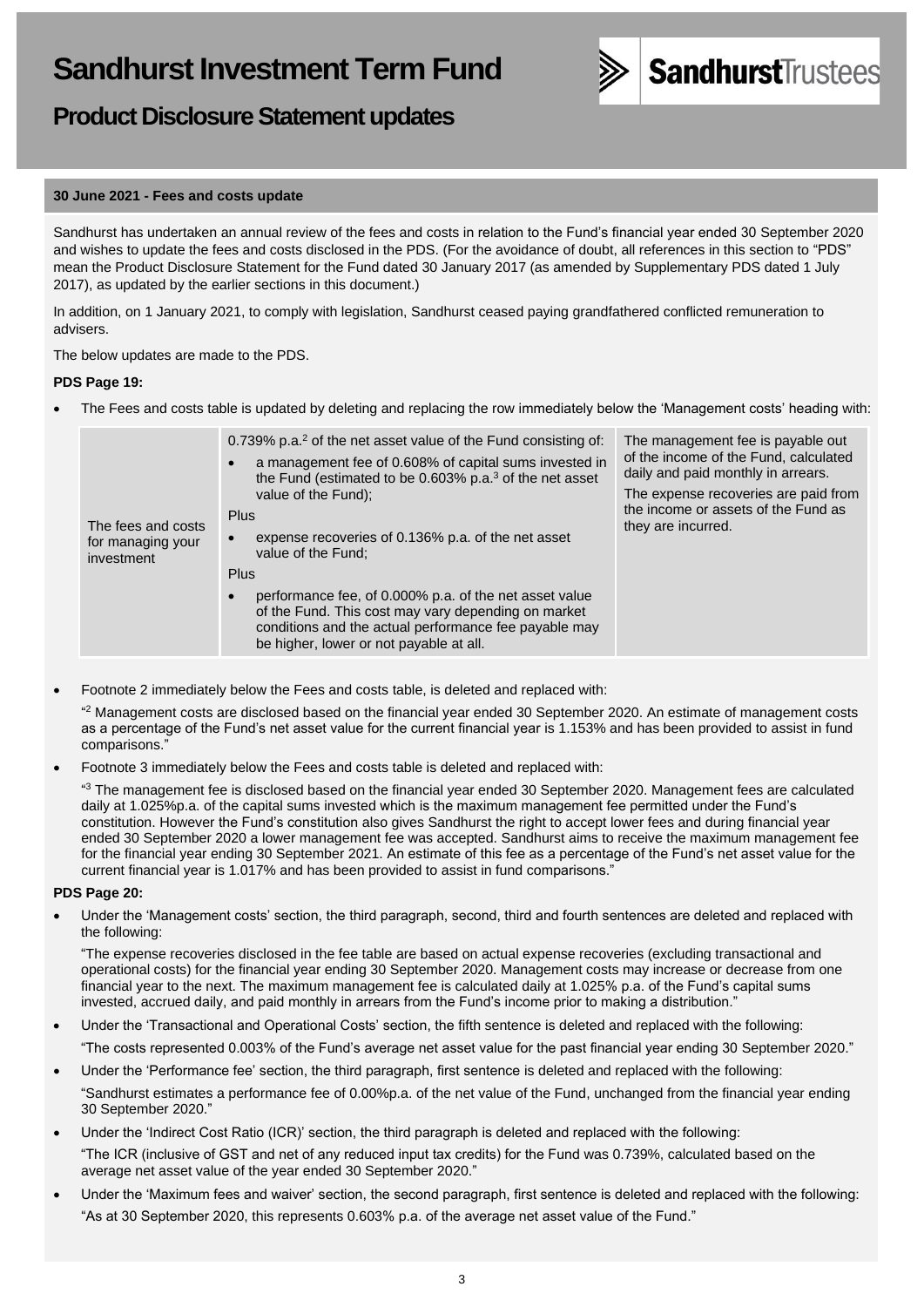

# **Product Disclosure Statement updates**

# **PDS Page 21:**

- The heading "Adviser remuneration" and paragraphs between this heading and 'Differential fee arrangements' section is deleted.
- The 'Example of annual fees and costs' table is updated by deleting and replacing the last two rows with:

| <b>PLUS</b><br>Management Costs | $0.739\%$ p.a. x<br>\$50,000<br>$=$ \$369.50 | And, for every \$50,000 you have in the Fund, you will be<br>charged \$369.50 each year.                                                                     |
|---------------------------------|----------------------------------------------|--------------------------------------------------------------------------------------------------------------------------------------------------------------|
| <b>EQUALS</b><br>Cost of Fund   |                                              | If you had an investment of \$50,000 at the beginning of the<br>year and you put in an additional \$5,000 during that year,<br>you would be charged fees of: |
|                                 |                                              | $$369.50*$                                                                                                                                                   |
|                                 |                                              | What it costs you will depend on the fees you<br>negotiate.                                                                                                  |

### **30 March 2021 - Report on performance against ASIC Benchmarks and Disclosure Principles**

A Benchmarks and Disclosure Principles Report ('Report') has been produced for the Sandhurst Investment Term Fund (referred to as the 'Fund').

• [Sandhurst Investment Term Fund Benchmarks and Disclosure Principles Report](https://www.bendigobank.com.au/globalassets/documents/sandhursttrustees/fundupdates/sandhurst-investment-term-fund-benchmark-report---30-september-2020.pdf)

The Report, as at 30 September 2020, updates the ASIC Benchmarks and Disclosure Principles section of the Fund's Product Disclosure Statement dated 30 January 2017 as amended by its Supplementary Product Disclosure Statement dated 1 July 2017 and earlier sections of this document. The updated information relates to the Fund's performance against the ASIC Benchmarks and Disclosure Principles.

The Report should be read together with the applicable product disclosure statement which can be found at [bendigobank.com.au/managedfundsforms.](https://www.bendigobank.com.au/managedfundsforms)

#### **1 September 2020 - Report on performance against ASIC Benchmarks and Disclosure Principles**

A Benchmarks and Disclosure Principles Report ('Report') has been produced for the Sandhurst Investment Term Fund (referred to as the 'Fund').

• [Sandhurst Investment Term Fund Benchmarks and Disclosure Principles Report](https://www.bendigobank.com.au/globalassets/documents/sandhursttrustees/fundupdates/sandhurst-investment-term-fund-benchmark-reporting.pdf)

The Report, as at 31 March 2020, updates the ASIC Benchmarks and Disclosure Principles section of the Fund's Product Disclosure Statement dated 30 January 2017 as amended by its Supplementary Product Disclosure Statement dated 1 July 2017. The updated information relates to the Fund's performance against the ASIC Benchmarks and Disclosure Principles.

The Report should be read together with the applicable product disclosure statement which can be found at [bendigobank.com.au/managedfundsforms.](https://www.bendigobank.com.au/personal/investing/managed-funds/forms/)

#### **1 January 2020 - Fees and costs update**

Sandhurst has undertaken an annual review of the fees and costs information disclosed in the PDS in accordance with regulatory guidance.

The purpose of the review is to update fees and costs contained in the PDS to reflect costs in relation to the financial year ended 30 September 2019 (instead of the financial year ended 30 September 2016). The review considered any difference in fees and costs between the financial years ending 30 September 2016 and 30 September 2019 respectively and any information Sandhurst has received since 30 September 2019 to the date of this PDS update. Changes in the management costs, transactional and operational costs and the Indirect Cost Ratio (ICR) were identified.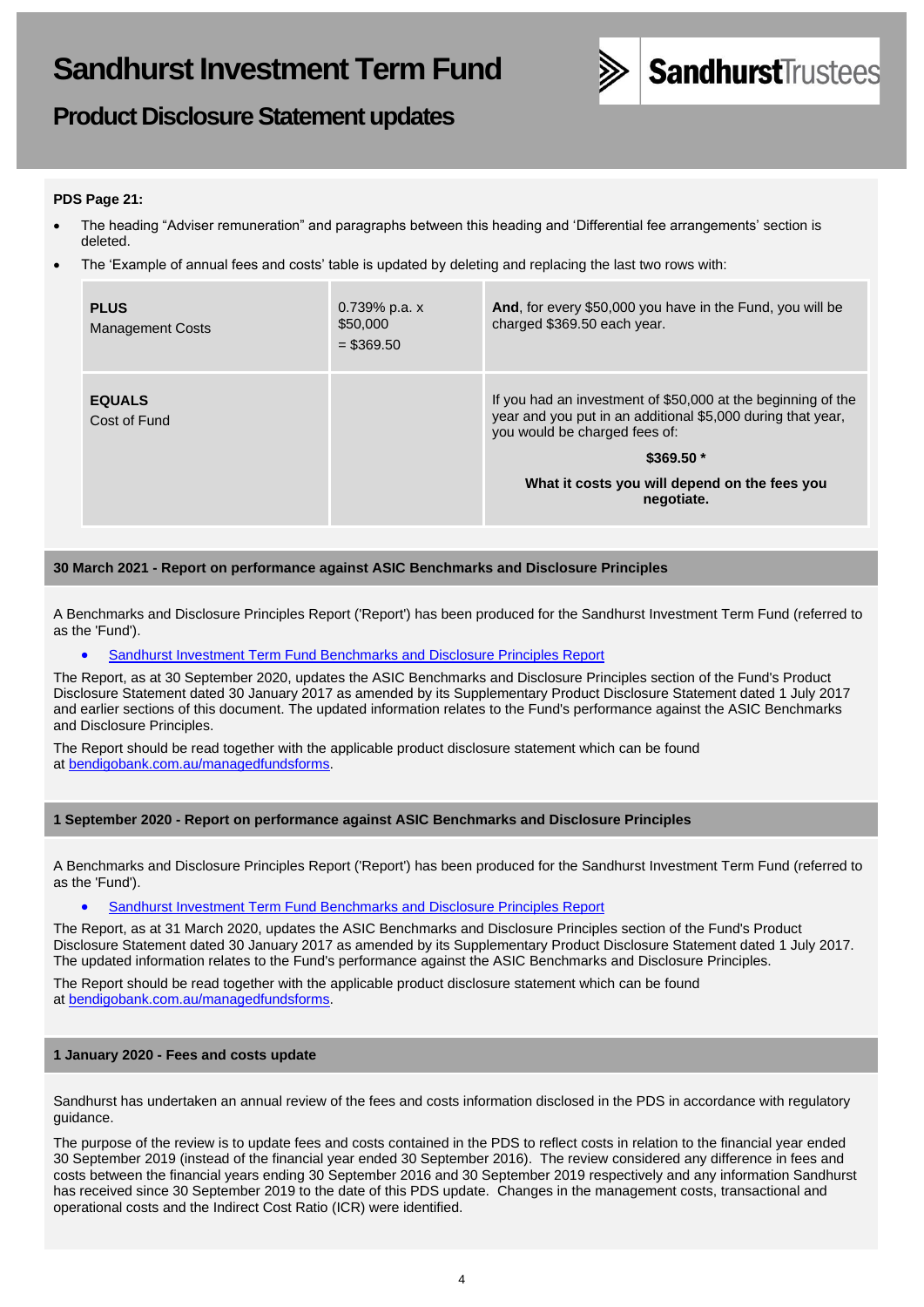

# **Product Disclosure Statement updates**

# **PDS Page 19:**

• The Fees and costs table is updated by deleting and replacing the row immediately below the 'Management costs' heading with:

| The fees and costs<br>for managing your<br>investment <sup>2</sup> | 1.175% p.a. of the net asset value of the Fund consisting of:<br>a management fee of 1.025% of capital sums invested in<br>the Fund (estimated to be 1.025% p.a. <sup>3</sup> of the net asset<br>value of the Fund);<br><b>Plus</b><br>expense recoveries of 0.15% p.a. of the net asset value<br>of the Fund:<br>Plus    | The management fee is payable out<br>of the income of the Fund, calculated<br>daily and paid monthly in arrears.<br>The expense recoveries are paid from<br>the income or assets of the Fund as<br>they are incurred. |
|--------------------------------------------------------------------|----------------------------------------------------------------------------------------------------------------------------------------------------------------------------------------------------------------------------------------------------------------------------------------------------------------------------|-----------------------------------------------------------------------------------------------------------------------------------------------------------------------------------------------------------------------|
|                                                                    | performance fee, estimated to be up to 0.000% p.a. of<br>the net asset value of the Fund (the actual fee paid for<br>the financial year ending 30 September 2019 was<br>0.00%). This cost may vary depending on market<br>conditions and the actual performance fee payable may<br>be higher, lower or not payable at all. |                                                                                                                                                                                                                       |

• Footnote 3 immediately below the Fees and costs table is deleted and replaced with:

<sup>43</sup> Management fees are calculated daily at 1.025%p.a. of the capital sums invested. An estimate of this fee as a percentage of the Fund's net asset value for the current financial year has been provided to assist in fund comparisons."

# **PDS Page 20:**

• Under the 'Management costs' section, the third paragraph, second, third and fourth sentences are deleted and replaced with the following:

"The expense recoveries disclosed in the fee table are based on actual expense recoveries (excluding transactional and operational costs) for the financial year ending 30 September 2019. Management costs may increase or decrease from one financial year to the next. The management fee is calculated daily at 1.025% p.a. of the Fund's capital sums invested, calculated daily, and paid monthly in arrears from the Fund's income prior to making a distribution."

• Under the 'Transactional and Operational Costs' section, the fifth sentence is deleted and replaced with the following:

"The costs represented 0.004% of the Fund's average net asset value for the past financial year ending 30 September 2019."

- Under the 'Performance fee' section, the third paragraph, first sentence is deleted and replaced with the following:
	- "Sandhurst estimates a performance fee of up to 0.00%p.a. of the net value of the Fund (the actual fee paid for the financial year ending 30 September 2019 was 0.00%)."
- Under the 'Indirect Cost Ratio (ICR)' section, the third paragraph is deleted and replaced with the following:

"The ICR (inclusive of GST and net of any reduced input tax credits) for the Fund is 0.833%, calculated based on the average net asset value of the year ended 30 September 2019."

• Under the 'Maximum fees and waiver' section, the second paragraph, first sentence is deleted and replaced with the following: "As at 30 September 2019, this represents 1.025% p.a. of the average net asset value of the Fund."

# **PDS Page 21:**

• The 'Example of annual fees and costs' table is updated by deleting and replacing the last two rows with:

| <b>PLUS</b><br><b>Management Costs</b> | 1.175% p.a. x<br>\$50,000<br>$=$ \$587.50 | And, for every \$50,000 you have in the Fund, you will be<br>charged \$587.50 each year.                                                                                                                                                  |
|----------------------------------------|-------------------------------------------|-------------------------------------------------------------------------------------------------------------------------------------------------------------------------------------------------------------------------------------------|
| <b>EQUALS</b><br>Cost of Fund          |                                           | If you had an investment of \$50,000 at the beginning of the<br>year and you put in an additional \$5,000 during that year,<br>you would be charged fees of:<br>$$587.50*$<br>What it costs you will depend on the fees you<br>negotiate. |